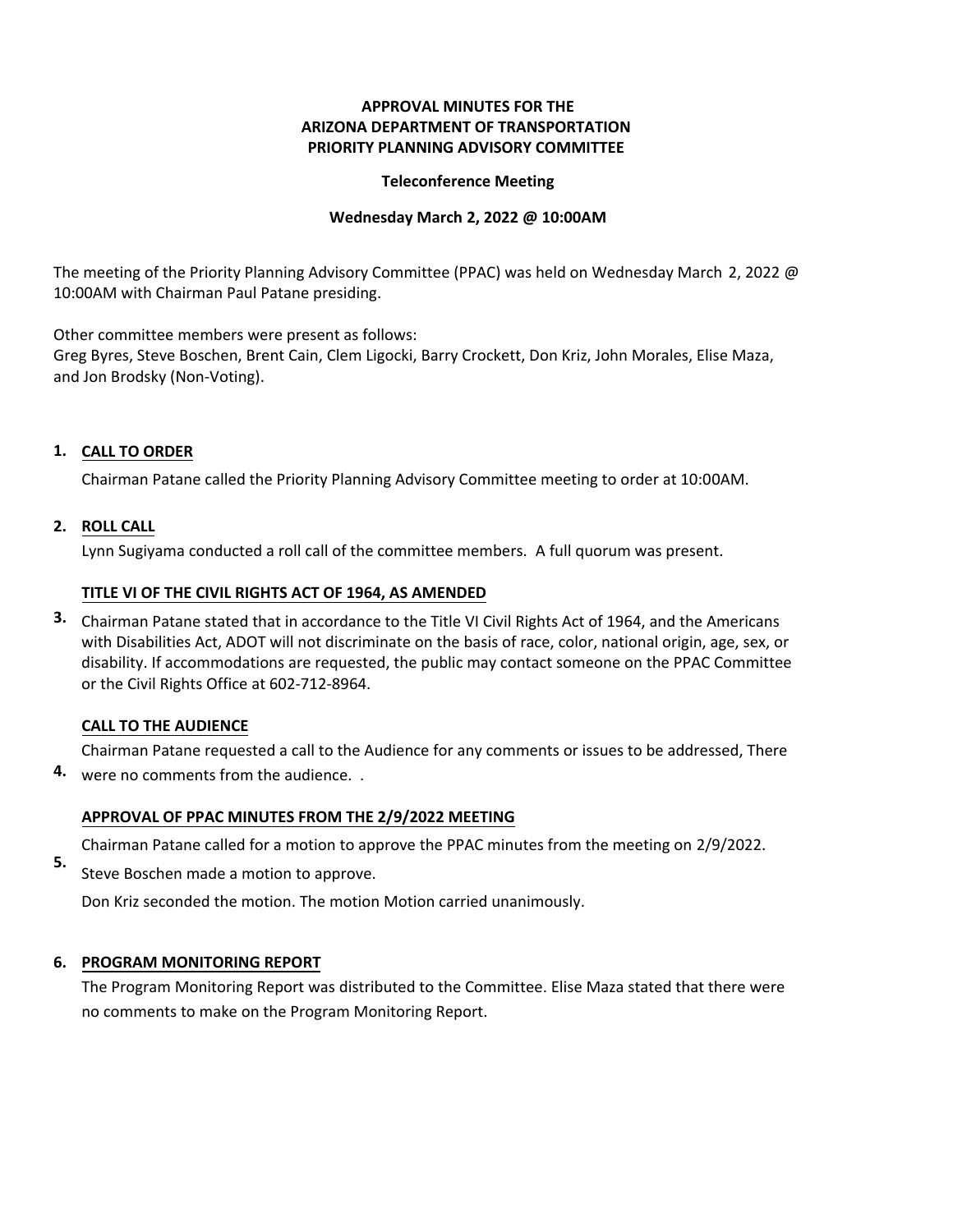# **7. 2022-2026 TRANSPORTATION FACILITIES CONSTRUCTION: DISCUSSION AND POSSIBLE ACTION ON PROJECT MODIFICATIONS & NEW PROJECTS**

| Route & MP:                  | Local                                               |
|------------------------------|-----------------------------------------------------|
| Route & MP:                  | 27TH AVE & THOMAS RD @ BNSF                         |
| <b>Project Name:</b>         | <b>RAIL SAFETY PROJECT</b>                          |
| <b>Type of Work: County:</b> | Maricopa                                            |
| District:                    | Central                                             |
| Schedule:                    |                                                     |
| Project:                     | SR24501C TIP#: 102267                               |
| <b>Project Manager:</b>      | Jane Gauger                                         |
| <b>Program Amount: New</b>   | \$0                                                 |
| <b>Program Amount:</b>       | \$1,350,000                                         |
| <b>Requested Action:</b>     | Establish an O1C phase for civil construction work. |
|                              |                                                     |

**Item 7-1 was presented by: Jane Gauger Chairman called for a motion to approve Item 7-1. Steve Boschen made the motion to approve. Brent Cain seconded the motion. Motion carried unanimously.**

| $7 - 2$ | Route & MP:                | Local                                             |
|---------|----------------------------|---------------------------------------------------|
|         | <b>Project Name:</b>       | 27TH AVE & THOMAS RD @ BNSF                       |
|         | <b>Type of Work:</b>       | RAIL SAFETY PROJECT                               |
|         | County:                    | Maricopa                                          |
|         | District:                  | Central                                           |
|         | Schedule:                  |                                                   |
|         | Project:                   | SR24501X TIP#: 102267                             |
|         | <b>Project Manager:</b>    | Jane Gauger                                       |
|         | <b>Program Amount:</b>     | \$0                                               |
|         | <b>New Program Amount:</b> | \$1,020,000                                       |
|         | <b>Requested Action:</b>   | Establish an 01X phase for railroad construction. |

**Item 7-2 was presented by: Jane Gauger Chairman called for a motion to approve Item 7-2. Steve Boschen made the motion to approve. Barry Crockett seconded the motion. Motion carried unanimously.**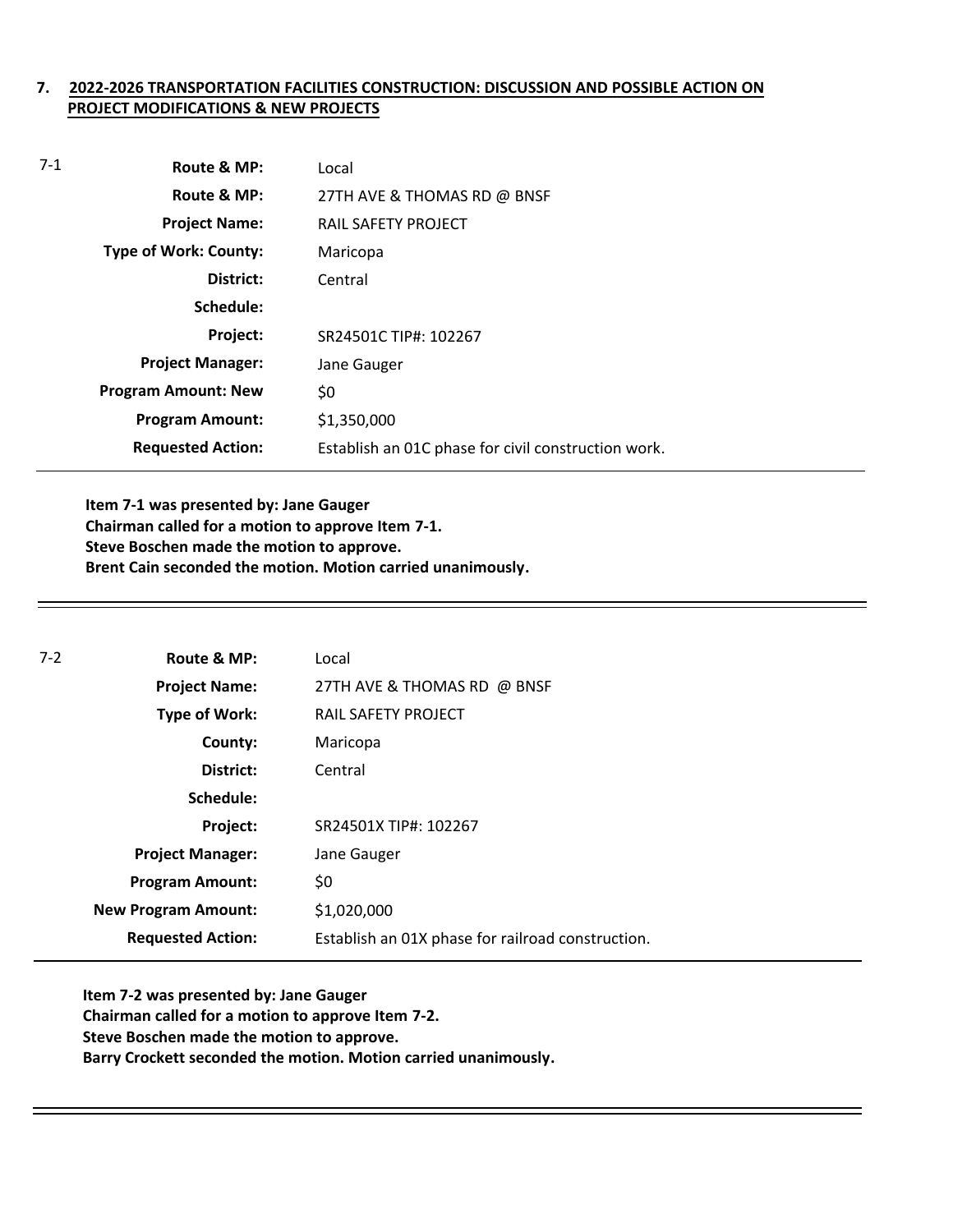| Route & MP:                | SR 101L @ MP 8.0              |
|----------------------------|-------------------------------|
| <b>Project Name:</b>       | CARDINAL WAY - SR 202 SAN TAN |
| <b>Type of Work:</b>       | <b>INSTALL CAMERAS</b>        |
| County:                    | Maricopa                      |
| District:                  | Central                       |
| Schedule:                  |                               |
| Project:                   | F048401X TIP#: 101787         |
| <b>Project Manager:</b>    | Joan Lovell                   |
| <b>Program Amount:</b>     | \$0                           |
| <b>New Program Amount:</b> | \$372,000                     |
| <b>Requested Action:</b>   | Establish Project.            |

**Item 7-3 was presented by: Joan Lovell Chairman called for a motion to approve Item 7-3. Brent Cain made the motion to approve. Greg Byres seconded the motion. Motion carried unanimously.**

| $7 - 4$ | Route & MP:                | Statewide                                  |
|---------|----------------------------|--------------------------------------------|
|         | <b>Project Name:</b>       | SMART SOFTWARE SUITE                       |
|         | <b>Type of Work:</b>       | <b>EXPAND &amp; ENHANCE ANALYTIC TOOLS</b> |
|         | County:                    | Maricopa                                   |
|         | District:                  | Statewide                                  |
|         | Schedule:                  |                                            |
|         | Project:                   | M715502X TIP#: 101804                      |
|         | <b>Project Manager:</b>    | John Roberts                               |
|         | <b>Program Amount:</b>     | \$0                                        |
|         | <b>New Program Amount:</b> | \$100,000                                  |
|         | <b>Requested Action:</b>   | Establish new project.                     |

**Item 7-4 was presented by: John Roberts Chairman called for a motion to approve Item 7-4. Brent Cain made the motion to approve. Steve Boschen seconded the motion. Motion carried unanimously.**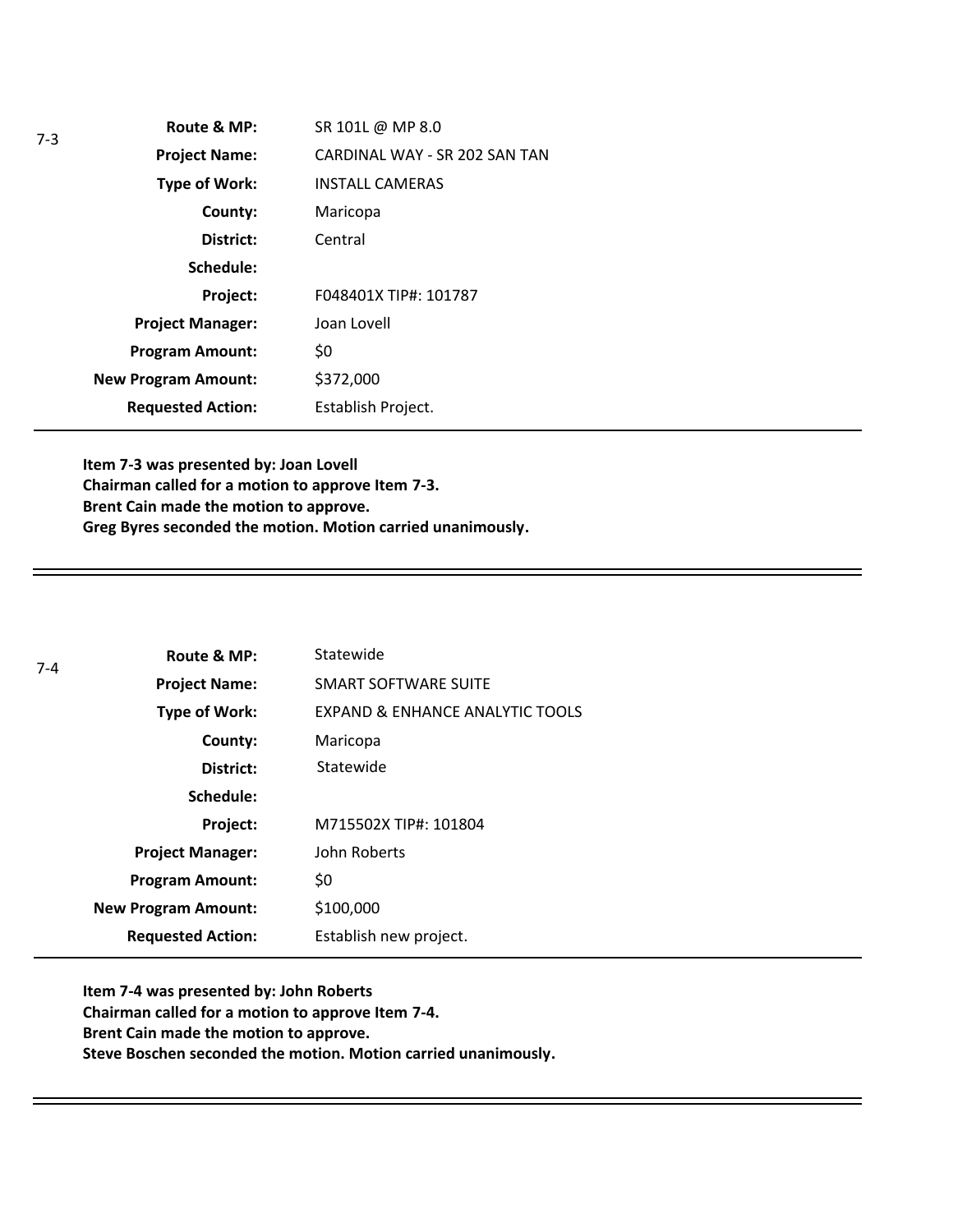| Route & MP:                | I-10 @ MP 122.0              |
|----------------------------|------------------------------|
| <b>Project Name:</b>       | <b>JACKRABBIT TRAIL TI</b>   |
| <b>Type of Work:</b>       | <b>SCOPING (DCR/Env Doc)</b> |
| County:                    | Maricopa                     |
| District:                  | Central                      |
| Schedule:                  |                              |
| Project:                   | F048601L TIP#: 102988        |
| <b>Project Manager:</b>    | Olivier Mirza                |
| <b>Program Amount:</b>     | \$0                          |
| <b>New Program Amount:</b> | \$1,500,000                  |
| <b>Requested Action:</b>   | Establish a Scoping Project. |

**Item 7-5 was presented by: Olivier Mirza Chairman called for a motion to approve Item 7-5. Steve Boschen made the motion to approve. Greg Byres seconded the motion. Motion carried unanimously**

| 7-6 | Route & MP:                | SR 80 @ MP 298.8                    |
|-----|----------------------------|-------------------------------------|
|     | <b>Project Name:</b>       | SAN PEDRO RIVER BRIDGE              |
|     | <b>Type of Work:</b>       | <b>CONSTRUCT BRIDGE REPLACEMENT</b> |
|     | County:                    | Cochise                             |
|     | District:                  | Southcentral                        |
|     | Schedule:                  | FY 2022                             |
|     | Project:                   | H893701C TIP#: 6807                 |
|     | <b>Project Manager:</b>    | Olivier Mirza                       |
|     | <b>Program Amount:</b>     | \$8,500,000                         |
|     | <b>New Program Amount:</b> | \$10,500,000                        |
|     | <b>Requested Action:</b>   | Increase Construction Budget.       |

**Item 7-6 was presented by: Olivier Mirza Chairman called for a motion to approve Item 7-6. Steve Boschen made the motion to approve. Greg Byres seconded the motion. Motion carried unanimously.**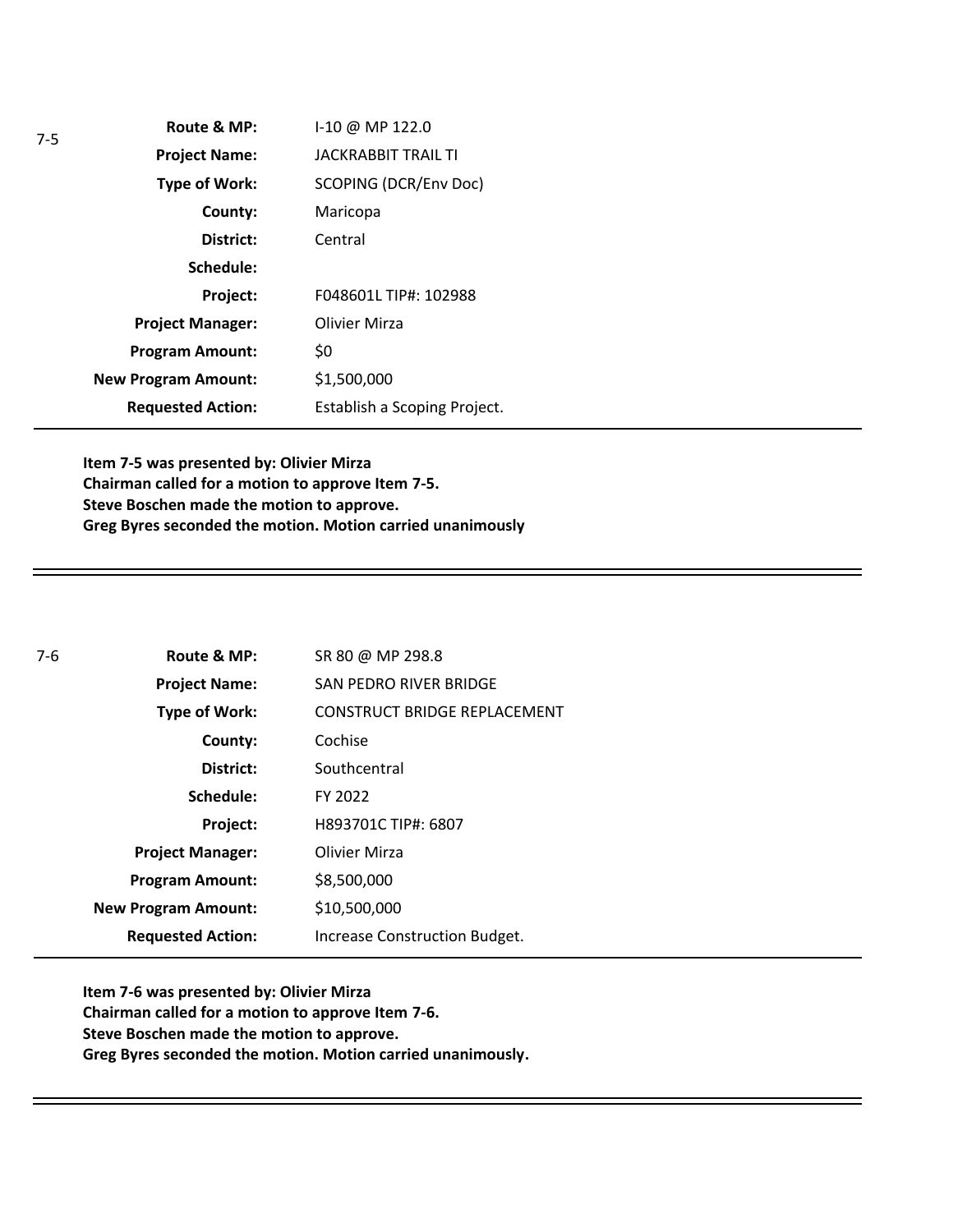FY 2022-2026 Airport Development Program - Project Discussion and Possible Action

7-7 AIRPORT PROGRAM: GRANT MANAGER:

REQUESTED ACTION::

Glendale Municipal Airport Sonia Pizano

To establish a new airport project in the amount of \$154,287.00. This will be added to the list of the FY 22 Airport Capital Improvement Program.

**Item 7-7 was presented by: Sonia Pizano Chairman called for a motion to approve Item 7-7. Don Kriz made the motion to approve. Greg Byres seconded the motion. Motion carried unanimously.**

## **7. ADDENDUM TO PPAC AGENDA - PROJECT MODIFICATIONS AND NEW PROJECTS - DISCUSSION AND POSSIBLE ACTION**

| 7-8 | Route & MP:                | Statewide                                       |
|-----|----------------------------|-------------------------------------------------|
|     | <b>Project Name:</b>       | EV INFRASTRUCTURE DEPLOYMENT PLAN               |
|     | Type of Work:              | <b>Planning Project</b>                         |
|     | County:                    | Statewide                                       |
|     | District:                  | Statewide                                       |
|     | Schedule:                  |                                                 |
|     | Project:                   | PEV2201P, TIP#: 103191                          |
|     | <b>Project Manager:</b>    | <b>Thor Anderson</b>                            |
|     | <b>Program Amount:</b>     | \$0                                             |
|     | <b>New Program Amount:</b> | \$500,000                                       |
|     | <b>Requested Action:</b>   | Establish the initial plan to fund the electric |
|     |                            | vehicle charging station program.               |

**Item 7-8 was presented by: Thor Anderson Chairman called for a motion to approve Item 7-8. Steve Boschen made the motion to approve. Greg Byres seconded the motion. Motion carried unanimously**